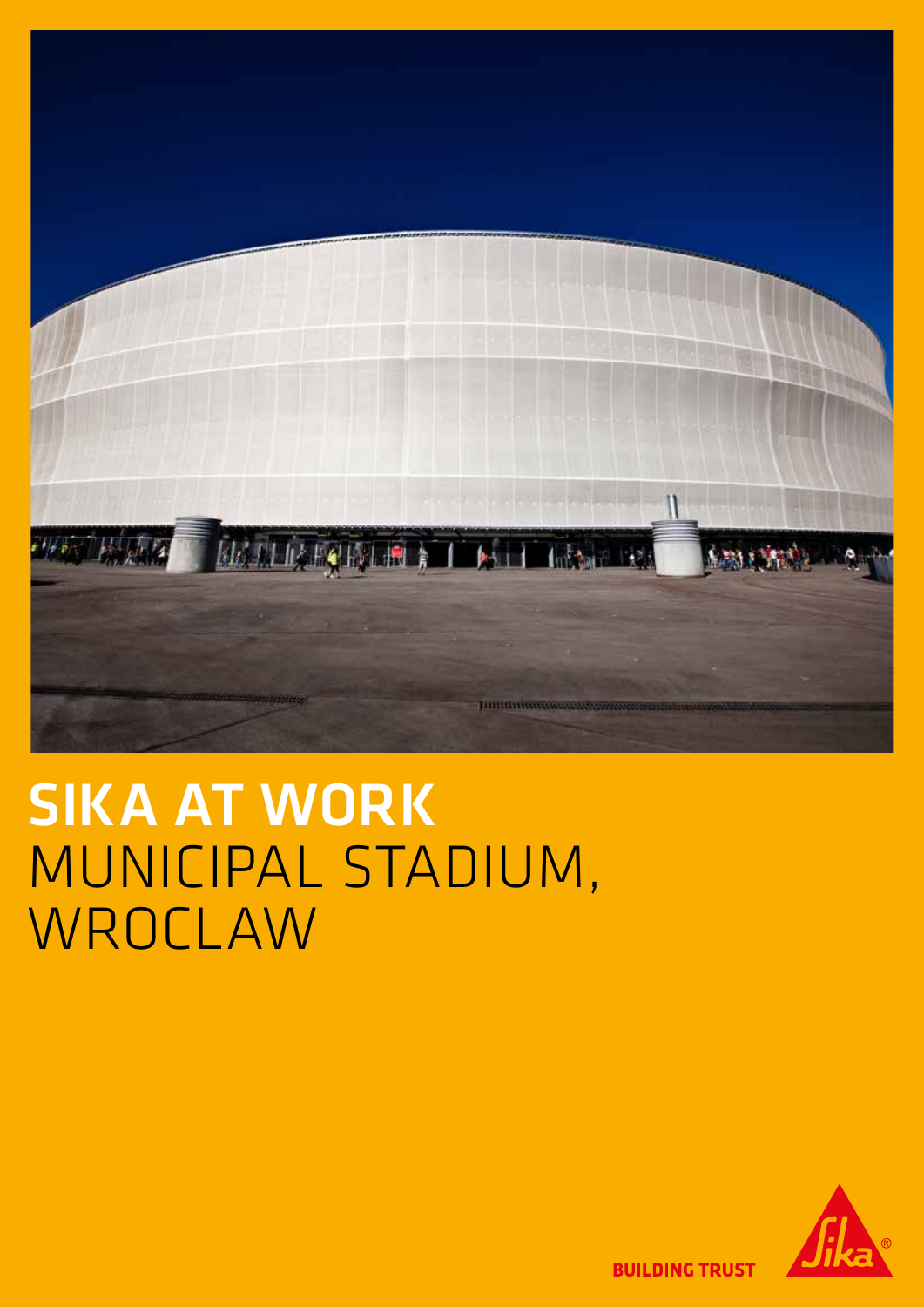### ONE OF THE LARGEST SINGLE-LEVEL STADIUMS IN EUROPE



#### PROJECT DESCRIPTION

The City of Wroclaw Municipal Stadium is the third largest in Poland and located in the West of the country, close to the Czech and German borders. Construction began in April 2009 and was completed in September 2011, including its integration with both local and regional transport infrastructure, such as the new tram line to the City Centre. The stadium has been built as part of a multi-purpose complex that also includes commercial offices, conference halls, a fitness centre, a casino and is home for the local football team WSK Śląsk **Wroclaw** 

The building was created using the architectural concept of a 'Chinese-Lantern' and this distinctive shape is highlighted by the innovative design of its roof and external walls. The facade is covered by a lightweight glass fibre mesh fabric that is coated with Teflon, which gives the whole massive building structure a unique transparency. This quality is highlighted and almost unlimited coloured designs can be produced within the façade using a sophisticated lighting system that creates quite stunning visual effects.

The façade and the roof structure are anchored into the foundations all around the base of the stadium. The 6-storey stadium has a capacity of 42,771 spectators, all seated and all covered, and includes extensive VIP and Business Facilities, with numerous restaurants, bars and retail areas. All types of sports and events are now held in the Municipal Stadium, with the biggest so far, being several games in the UEFA EURO 2012 European Football Championships.



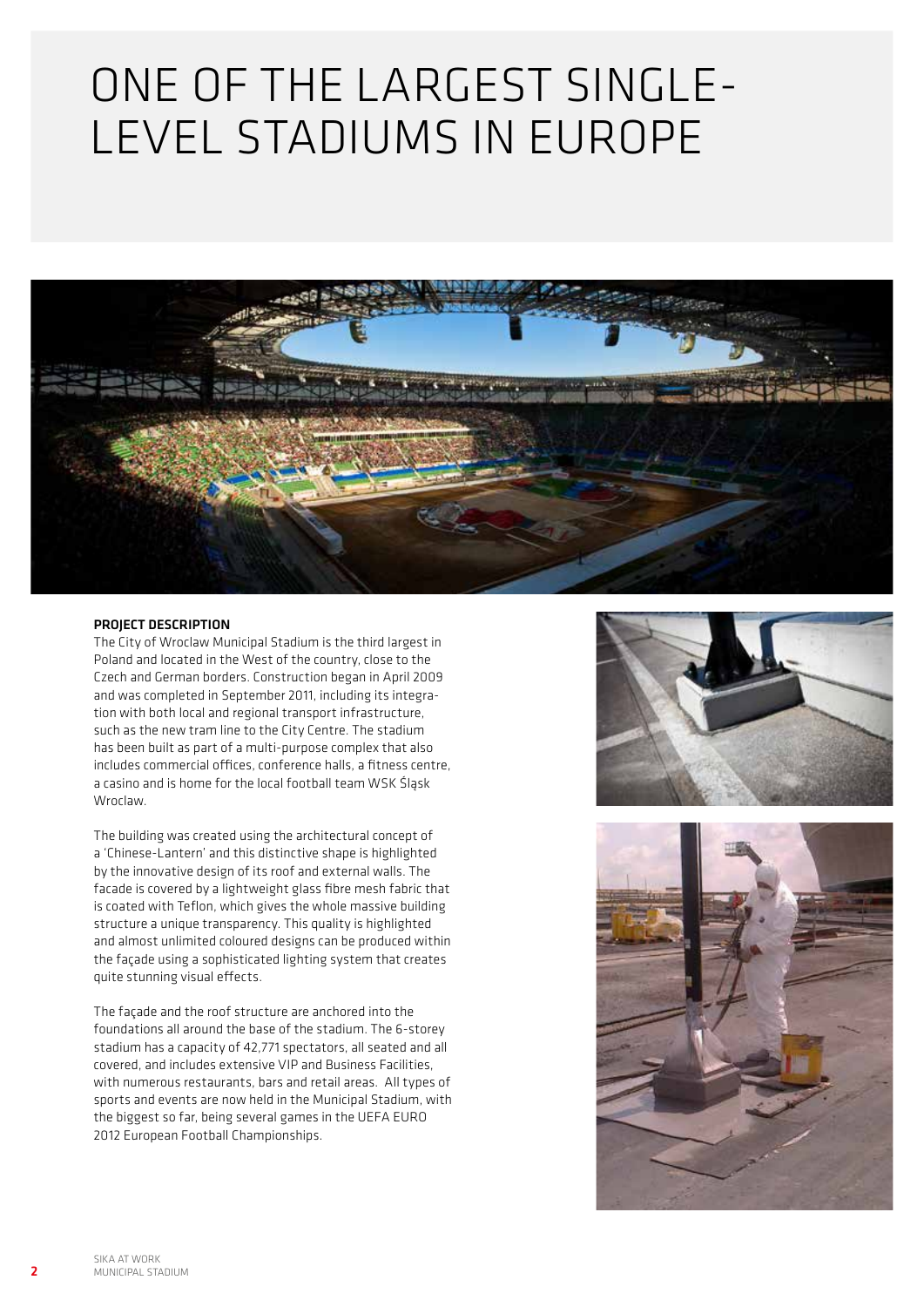#### PROJECT REQUIREMENTS

An expanding, pourable, consistent cement grout was required for grouting the steel support stanchions and rings into the reinforced concrete foundations, plus the joints between the precast reinforced concrete elements that were used to form many of the internal walls, floors, terraces and stairways, all had to be securely and durably made watertight. All of the exposed and trafficked surfaces, including some of the car parking areas built over other facilities, also had to be made waterproof and it was specified that the waterproofing solution must conform to German Standards ZTV-ING, part 7, section 1 and section 2, to be suitable for use beneath asphalt wearing surfaces in some of these areas. Additionally many of the internal facilities such as restaurants and VIP areas etc., wanted to have a high quality wood floor finish, but with minimal noise transmission from the anticipated heavy foot traffic.

#### SIKA SOLUTIONS

SikaGrout®-4N polymer-modified, expansive, cement based grout was selected to grout around the steel support structures and their holding down bolts into the reinforced concrete foundations.

The Sikadur-Combiflex®-SG Joint Sealing system was used to seal the joints between the precast reinforced concrete units in the structure. This is a high performance, over-banding, sealing tape system based on a combination of structural Sikadur® epoxy adhesive and a Sikadur-Combiflex®-SG polyolefin membrane tape. This system allows and accommodates joint movement in any direction, including large joint movement beyond the capability of traditional joint sealants. The applied Sikadur-Combiflex® SG system is also extremely durable, watertight and highly chemically resistant for use throughout the stadium.

For waterproofing the concrete slabs below trafficked surfaces in accordance with ZTV-ING, the prepared concrete was first primed with Sika® Ergodur-500, penetrating epoxy resin based sealer and primer, followed by Sika® Ergobit, polymermodified, welded bitumen sheet waterproofing with raised fabric reinforcement which is specifically designed for waterproofing horizontal areas of civil engineering structures subjected to vehicular traffic. The Sika liquid applied membranes (LAM) Sikalastic®-821 LV, membrane (spray applied) and Sikalastic®-822 (applied by hand), polyurethane based solutions were used for waterproofing other exposed concrete surfaces, including areas with difficult access or complex profiles.

SikaBond®-T45, one-component, polyurethane based, elastic adhesive was selected for full surface bonding of the wood floors throughout the interior of the stadium. This material was selected due to its proven track record in a great many prestige buildings and similar facilities around the world, providing acoustic insulation and noise reduction by up to 14dB. The SikaBond®-T45 system includes primers for any damp, rough or porous substrates, whilst the long open-time allows the installers to ensure correct placing and positioning of the wood floor pieces; the SikaBond®-T45 system is then fast curing to allow for early access.







3